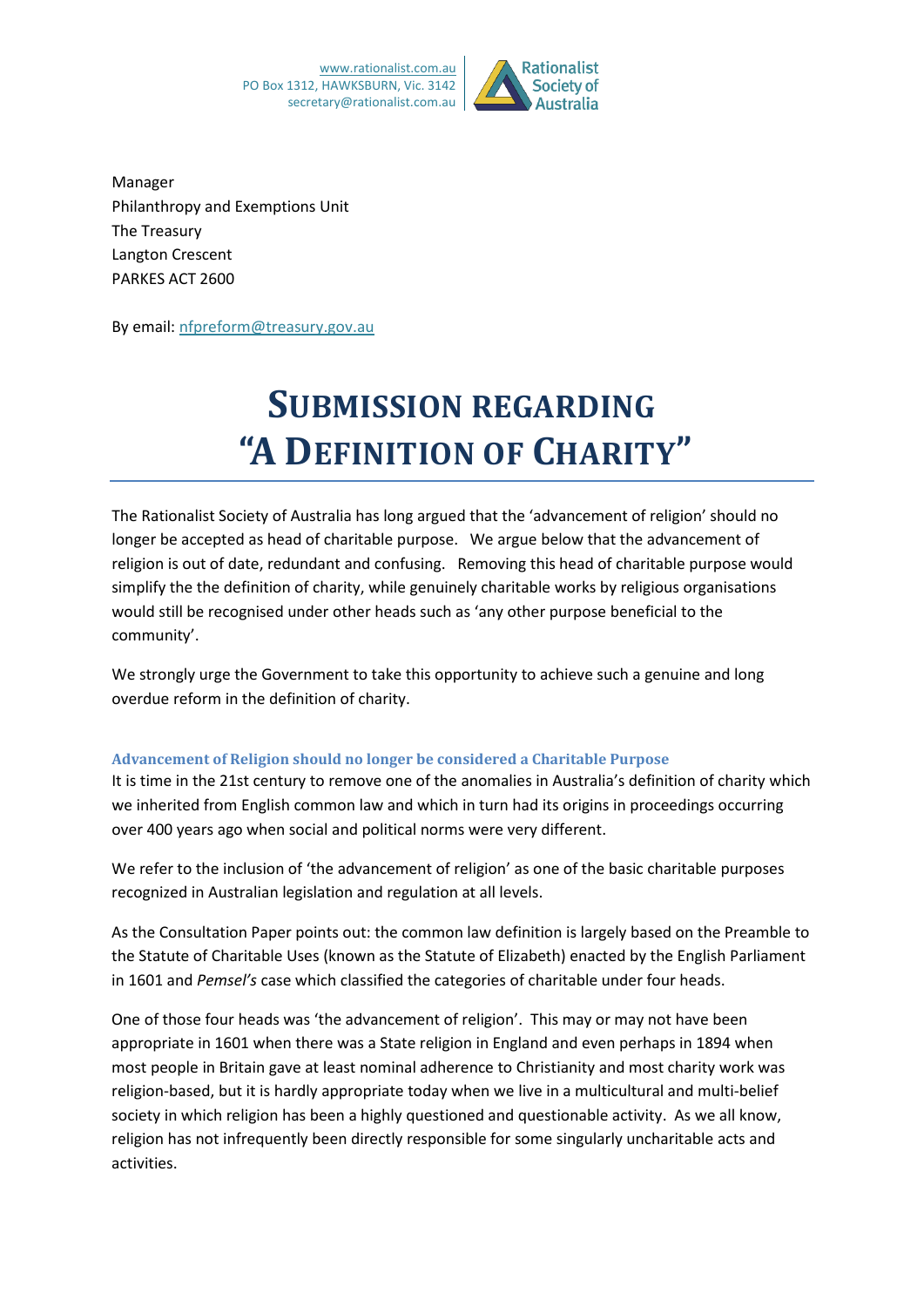The argument for removing 'advancement of religion' from the list of charitable purposes is so compelling that it can only have survived until now for non-logical reasons. It is clear that the impact of the Christian lobby in Australian politics is so great – they even have a paid lobbyist in Canberra – that few politicians<sup>[1](#page-1-0)</sup> have had the courage to even suggest the possibility that religion is not *per se* a charity.

It is sadly ironic that the political pressure religious groups are able to exert on politicians to prevent religion being taken off the list is in part financed by the substantial pecuniary benefits they receive due to their charitable status.

We do not deny that religiously motivated groups can engage in charitable activity, but what the law currently implies is that just being involved in a religion, any religion, is *ipso facto* charitable. This is so patently false that the law brings itself into disrepute by continuing to assert it.

In Section 10 of the Commonwealth Charities Bill 2003, the original four charitable purposes of the 1894 *Pemsel* case were slightly amended and added to:

# **10 References to charitable purpose**

**.** 

(1) A reference in any Act to a charitable purpose is a reference to any of the following purposes:

- (a) the advancement of health;
- (b) the advancement of education;
- (c) the advancement of social or community welfare;
- (d) the advancement of religion;
- (e) the advancement of culture;
- (f) the advancement of the natural environment;
- (g) any other purpose that is beneficial to the community.

Leaving aside (g), it is clear the first three purposes are self-evidently beneficial to the public. Noone could argue that the advancement of health, education and social welfare was not a beneficial purpose for the community. The charitable status of the last two, culture and the natural environment, are perhaps not as universally accepted – philistines and red-necks respectively may have objections to them – but it is clear at least a *prima facie* case might be mounted in their support.

However it is by no means clear that, leaving aside any genuinely charitable work that might be done, merely advancing a particular set of religious beliefs, just the mere adherence to and advancement of a set of spiritual beliefs, is intrinsically charitable. There is nothing inherent in being a religious person that makes one automatically a charitable one. Whether one goes on to perform charitable acts or not remains to be seen. If one does, then they would be covered by one or more of the other listed purposes, so the religious purpose is redundant; if one doesn't, then no charity

<span id="page-1-0"></span> $1$  With the honourable exception of the Australian Democrats, who had the courage to seek genuine separation between church and state – see, for example, www.democrats.org.au/motions/?id=11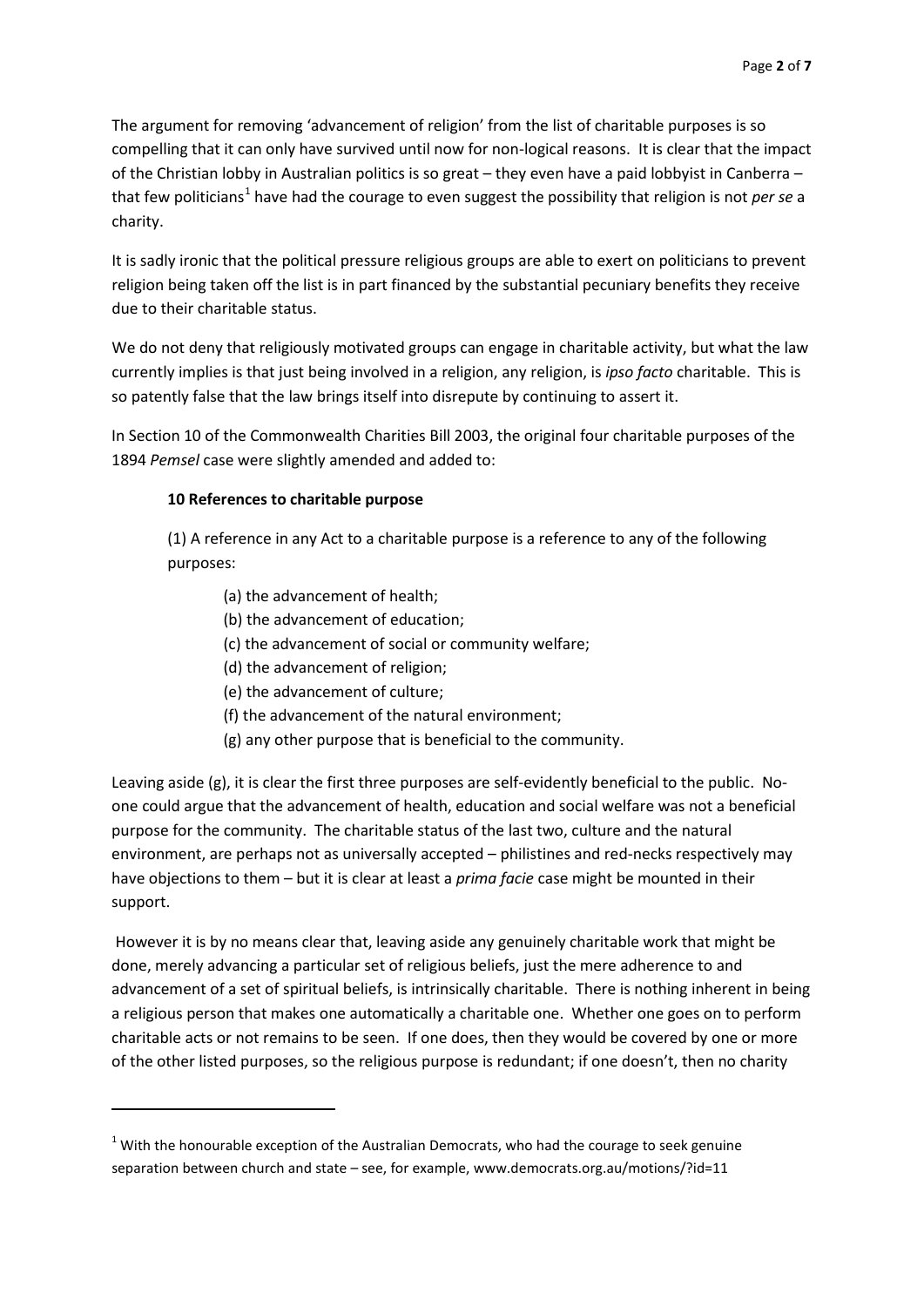has been performed simply by one's religious allegiance. Depicting religion as a *de facto* charitable purpose is specious, casuistic and tendentious.

Is there anything about religion that makes it intrinsically charitable? In Australia, the definition of religion was set down by the High Court. In Church of the New Faith v Commissioner of Pay-Roll Tax (Vic) 1983 154 Clr 120 [1983] HCA 40; (1983) 154 CLR 120 (27 October 1983), the 'church' of Scientology appealed against a ruling by a Victorian tax commissioner that Scientology was not a religion, and that therefore the organisation was not entitled to the generous tax breaks afforded to religion in Australia. The lead judgment by Acting Chief Justice Mason and Justice Brennan maintained:

*We would therefore hold that, for the purposes of the law, the criteria of religion are twofold: first, belief in a supernatural Being, Thing or Principle; and second, the acceptance of canons of conduct in order to give effect to that belief, though canons of conduct which offend against the ordinary laws are outside the area of any immunity, privilege or right conferred on the grounds of religion. Those criteria may vary in their comparative importance, and there may be a different intensity of belief or of acceptance of canons of conduct among religions or among the adherents to a religion. The tenets of a religion may give primacy to one particular belief or to one particular canon of conduct. Variations in emphasis may distinguish one religion from other religions, but they are irrelevant to the determination of an individual's or a group's freedom to profess and exercise the religion of his, or their, choice. (at p137)*

It is clear that neither of the two High Court criteria, belief in the supernatural nor the acceptance of canons of conduct, necessarily imply or logically entail any charitable activity. You might believe in a supernatural being who instructs you to kill all those who do not accept him [it's usually a him] as their ruler, or you might believe in a supernatural being who tells you to do good to others. Both are equally religious, but only one is charitable, and it is charitable, not because it is a religion, but because it encourages charitable acts as set out by the other designated charitable purposes. Something's status as a religion tells us nothing about its standing as a charity and any charitable activity it may engage in is quite gratuitous in terms of its religious status, which only requires belief in the supernatural and related activity.

We can judge some religions as beneficial to the community and some as not, and even some activities of the same religion as one or the other, but we can only do this because we have independent criteria such as the rest of those listed in the Charities Act. If the advancement of religion was by definition good, then anything a religion did to advance itself would be by definition good, and this is certainly not the case.

The High Court definition would categorize sets of beliefs such as Satanism, Raelism and other dubious cults as religions and therefore eligible *ipso facto* for charitable status. Organizations such as Scientology, which operates more like a business than a religion and has been criticized in the Australian Parliament, are able to operate tax-free through their religious status. If the 'advancement of religion' were removed from the list of charitable purposes then each religious group would have to justify their charitable status on other grounds. There is no doubt that organizations such as the Brotherhood of St Laurence or St Vincent de Paul would be able to do this, but Satanism and Scientology would find it much more difficult.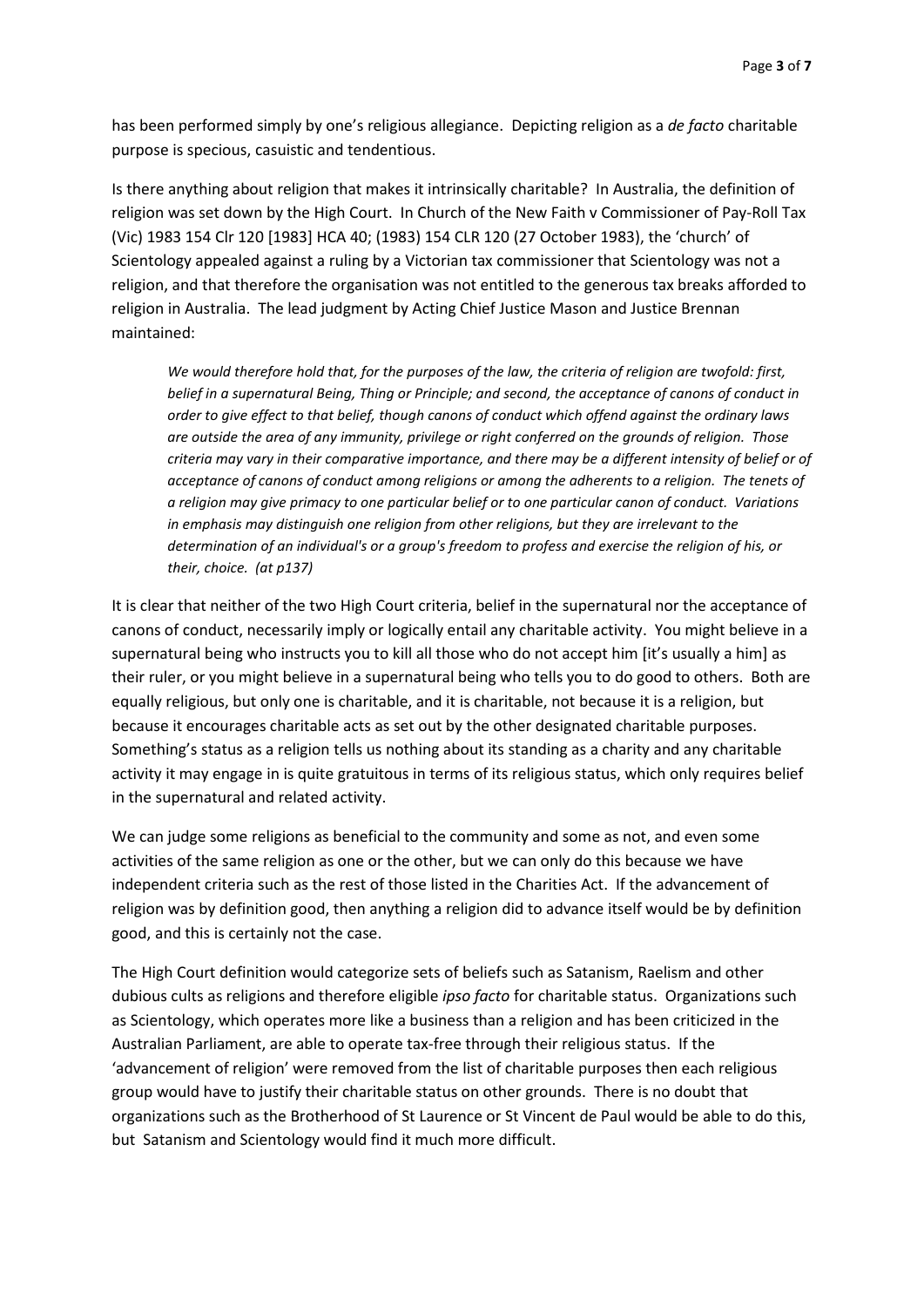It is not in the interests of good public policy to have to judge each set of religious beliefs as good or bad, deserving or undeserving: the simplest solution is to remove the 'advancement of religion' criterion altogether. The removal of the 'advancement of religion' criterion would enable the community to focus its support and concessions on those organizations that are genuinely charitable, and leave people to freely get on with their supernatural beliefs and practices with neither interference nor encouragement from the State.

To conclude, the inclusion of 'the advancement of religion' as an automatic qualification for charitable status has no logical or factual justification. Removing it from the definition would no doubt overturn four centuries of dubiously gained advantage and this would not be surrendered without a fight. It would take great courage by decision-makers to take the side of logic and evidence and to oppose the vested interests involved. But that is what good leadership entails.

## **Responses to Specific Questions**

*Consultation question 1 Are there any issues with amending the 2003 definition to replace the 'dominant purpose' requirement with the requirement that a charity have an exclusively charitable purpose?*

We agree that the definition should require a charity to have an exclusively charitable purpose, as long as this would not exclude purposes and related activities intended to maintain and grow an organisation. Such purposes and related activities should be classified as incidental or ancillary.

We note that in TR 2011 D2 an enquiry as to purpose is a holistic one - ie, it takes into account not only the statement of purpose in constituent documents but the substance and reality of the organisation's realization of that purpose in everyday activities.

We would welcome a definition that makes it clear that a charity is one that devotes its main activities for public benefit. As per our argument above, we would say that the promotion of belief in a supernatural being and related canons of conduct (ie, the advancement of religion) are *not* unambiguously beneficial to the public and therefore these purposes and related activities ought to be excluded from the definition of what is considered charitable.

| Consultation | Are any changes required to the Charities Bill 2003 to clarify the meaning of |
|--------------|-------------------------------------------------------------------------------|
| question 3   | 'public' or 'sufficient section of the general community'?                    |

We think the definitions in the *Charities Bill 2003* and the Board of Taxation review of this Bill are adequate.

*Consultation question 5 Could the term 'for the public benefit' be further clarified, for example, by including additional principles outlined in ruling TR 2011/D2 or as contained in the Scottish, Ireland and Northern Ireland definitions or in the guidance material of the Charities Commission of England and Wales?* 

The term 'for the public benefit' should be further clarified. In particular, it should the *Charities Bill 2003* requirement that the benefit be of 'practical utility'.

It almost defies credulity that the current definition in TR 2011 D2 requires benefit that is 'real' but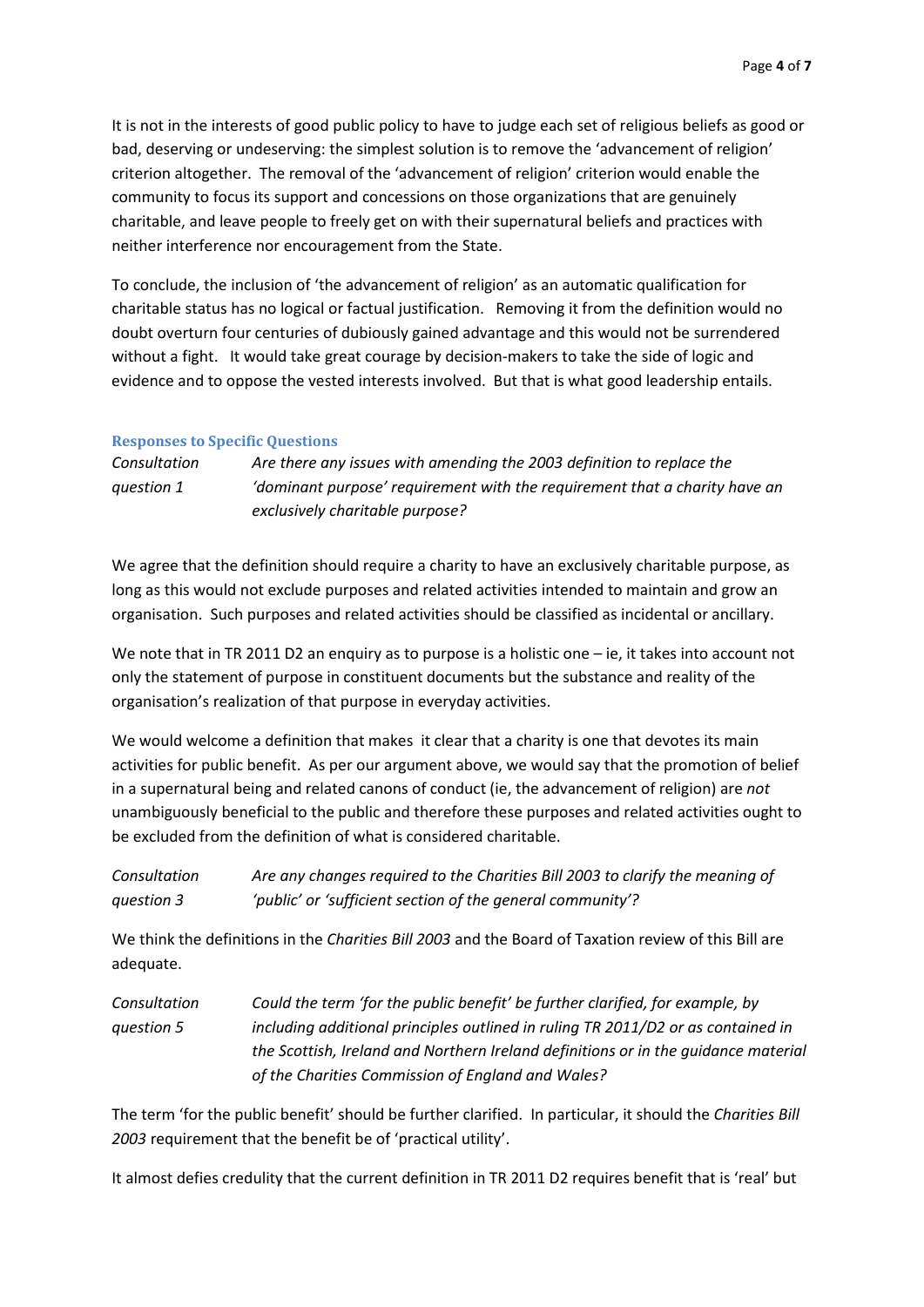goes on to include 'prayerful intervention' as of deemed public benefit. Where is the evidence that prayers have any real benefit at all? The inclusion of 'closed or contemplative religious orders that regularly undertake prayerful intervention' automatically as institutions that benefit the public is anachronistic. The continued inclusion of such institutions brings the definition of public benefit into disrepute and ridicule.

*Consultation question 6 Would the approach taken by England and Wales of relying on the common law and providing guidance on the meaning of public benefit, be preferable on the grounds it provides greater flexibility?*

We think there should be statutory definition of public benefit so as to exclude examples of imaginary or unproven 'benefits' such as those spuriously claimed by religious organisations undertaking 'prayerful intervention.'

#### *Consultation question 7 What are the issues with requiring an existing charity or an entity seeking approval as a charity to demonstrate they are for the public benefit?*

We strongly agree with the recommendation that any existing charity or an organisation seeking approval as a charity should be required to demonstrate they are for the public benefit. In particular, this requirement should be rigorously applied to organisations that take advantage of the 'advancement of religion' head of charity. As has been demonstrated by the 2010 Senate inquiry, certain organisations are set up as commercial entities first and foremost, despite their claims to be a 'religion'. Moreover, some of these supposed religious organisations operate like cults, with all the psychological and sometimes physical harm associated with cults. It is important that there be a way these cult-like 'religious' organisations can be challenged and if found wanting, have their tax benefits disallowed.

We think evangelical organisations like the megachurch Hillsong and Catch the Fire Ministries should be required to demonstrate how their religious activities are 'in the public interest'. Both of these organisations support creationism and its spin sister 'intelligent design' and believe this ought to be taught in Australian schools! Should taxpayers funds support this kind of medieval nonsense? Their kind of evangelical crusades degrade the intelligence of individuals and undermine social cohesion and the Australian multicultural consensus.

#### *Consultation question 9 What are the issues for entities established for the advancement of religion or education if the presumption of benefit is overturned?*

We do not object to the genuinely charitable *activities* of religious organisations being recognized as charitable for the purposes of gaining tax benefits. However, as argued above, we think these genuinely charitable activities can be accommodated under other heads of charity such as the relief of poverty or 'other purposes beneficial to the community'. We think the promotion of belief in a supernatural being and related canons of conduct should not be automatically considered charitable.

#### *Consultation question 10 Are there any issues with the requirement that the activities of a charity be in furtherance or in aid of its charitable purpose?*

Clearly the activities of an organisation ought to be consistent with its purposes. We therefore have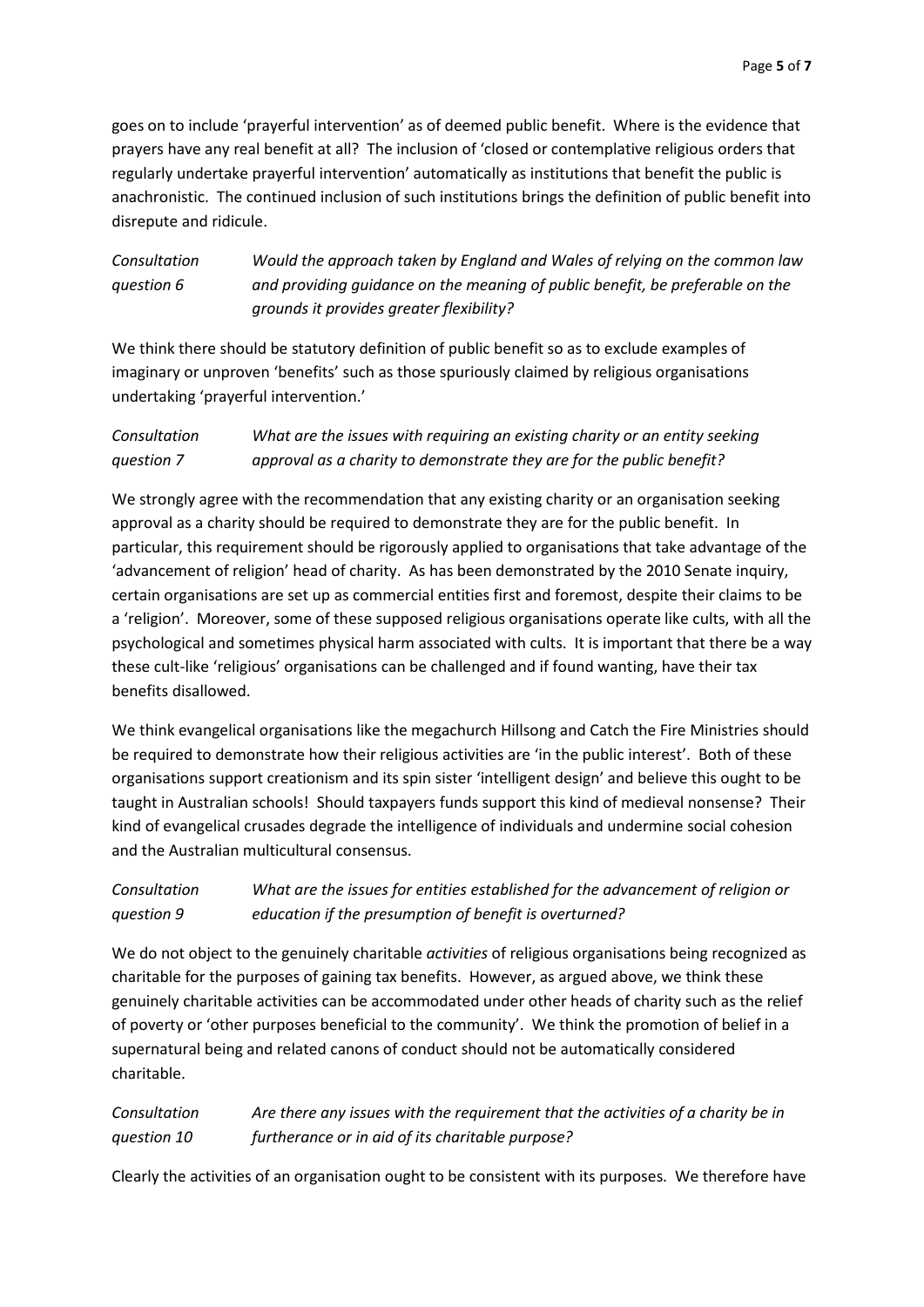no qualms about activities being required to be in furtherance of or in aid of an organisation's charitable purpose. However, as we argue above, we think the 'advancement of religion' ought not be considered charitable *per se*. Tax benefits ought to accorded only to those activities of religious organisations that are genuinely charitable – ie, relief of poverty, provision of education or health etc.

#### *Consultation question 12 Are there any issues with the suggested changes to the Charities Bill 2003 as outlined above to allow charities to engage in political activities?*

The *Aid Watch* decision brought a welcome breath of commonsense to the consideration of how charities trying to pursue their charitable purpose go about this in practice. It cannot be assumed that the policies and practices of any government of the day are necessarily aligned with the public benefit. Government practices may disadvantage some sections of the community, cause them to fall into poverty, or deprive them of educational benefits. Charities pursuing the relief of poverty or the advancement of education may attempt to raise public awareness about these effects and seek to influence a change in government policy without engaging in 'party political' activity. This should be considered a legitimate part of their charitable activities, as long as it is in pursuit of changes that will be of benefit to that section of the community which the charity is targeting. Party political activities should be excluded.

#### *Consultation question 16 Is the list of charitable purposes in the Charities Bill 2003 and the Extension of Charitable Purposes Act 2004 an appropriate list of charitable purposes?*

As argued above, we strongly object to the *Charities Bill 2003* inclusion of the 'advancement of religion' generally. In particular, we object to the inclusion of closed or contemplative religious orders as charities, as there is no evidence their dominant purpose benefits the public. For this reason, we support the inclusion of 'practical utility' in the definition of 'public benefit'.

In the *Charities Bill 2003,* the definition of 'advancement' includes 'protection'. However, if applied to religions, this might lead to situations where tax benefits were being accorded organisations whose purpose is to 'protect' religion. In some circumstances it is possible to imagine that activities related to such purposes might lead to anti-social, even violent, behaviour, as has been the case in overseas countries where clashes between religions or between different sects of a religion, supposedly to protect that religion or that sect, has led to significant damage to property and harm to people. We therefore think 'protection' should not be included in the definition of 'advancement'.

In the *Charities Bill 2003*, the definition of religion includes factors identified by the 1983 High Court 'Scientology' case – ie, belief in the supernatural, and observation of certain codes of conduct. But as we argue above, such beliefs and such codes of conduct may or may not contribute to the public benefit. We reiterate, the simplest solution to this conundrum is to simply remove from an automatic head of charity the advancement of religion altogether.